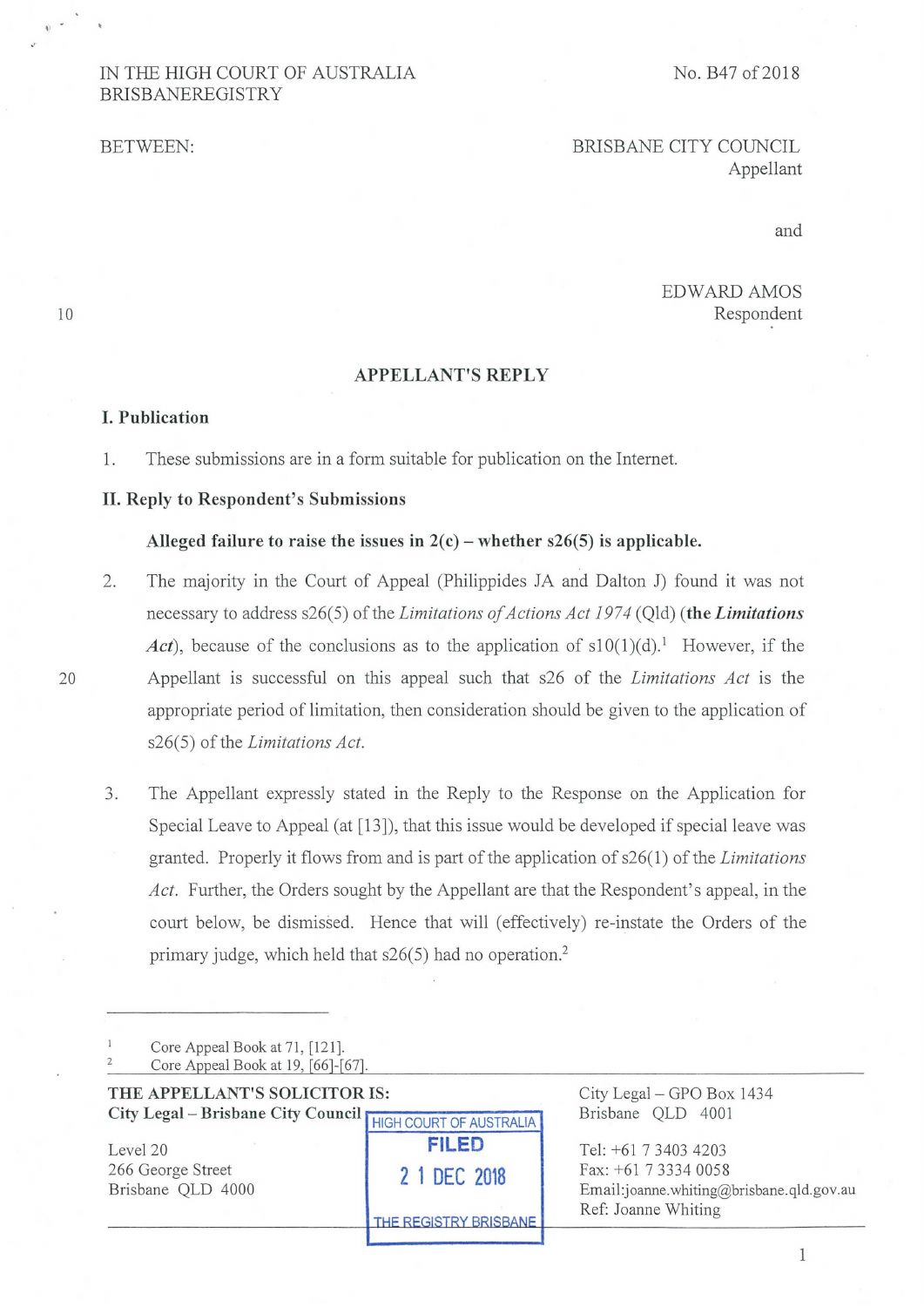4. As such, this issue does squarely arise for consideration and the Appellant relies on its primary submissions.

#### **Legislative History, Texts and Statutory Construction**

- 5. This Court has recently confirmed that *"(t)he starting point for ascertainment of the meaning of a statutory provision is, of course, the text of the provisions considered in light of its context and purpose."3* That is the course the Appellant has followed.
- 6. Some caution should be exercised when relying upon the presumption that re-enactment of provisions after judicial consideration carry the same meaning. There can be circumstances when it is artificial to attribute to Parliament a consciousness of a particular 10 judicial interpretation which might have been placed upon an expression, perhaps many years before and in a different context.<sup>4</sup> Further, an approach based on this presumption should not lead the Court to enshrine a construction of a statutory provision which is considered to be erroneous.5As such, even if *Sutton v Sutton6* and *Barnes v Glenton7* do stand for the principal relied upon by the Respondent (which as explained below is not the case), they should not be followed. However, as they do not support the Respondent's construction there is nothing meaningfully helpful to the Respondent in identifying the history of the enactments of the limitation provisions before and after those decisions.

## **Particular Authorities relied upon by the Respondent**

*7. Sutton v Sutton8* is of no real assistance. There was only one limitation provision directly 20 under consideration and the issue was whether it applied: not how its application was to be reconciled with any other statutory limitation period. The case decided that s 8 of the *Real Property Limitation Act 1874* (Eng), which provided that 'No action or suit or other proceedings shall be brought to recover any sum of money secured by any mortgage.. .or otherwise charged upon or payable out of any land' was not limited to recovery out of the rents from or proceeds of sale of the land but extended to bar recovery under the covenant to repay in the mortgage.<sup>9</sup> It contains no statement of principle relevant to the present case.

 $^{6}$  (1882) 22 Ch D 511.

<sup>3</sup>*SAS Trustee Corporation v Miles* [2018] HCA 55; (2018) 92 ALJR 1064 at [20] per Kiefel CJ, Bell and Nettle JJ, also see Gageler J at [41].

<sup>4</sup>*Electrolux Home Products Ply Ltd v Australian Workers' Union* (2004) 221 CLR 309 at [8]; *WorkPac Ply Ltd v Skene* [2018] FCAFC 131 at [108].

<sup>5</sup>*Georgopoulos v Silaforts Painting Ply Ltd* [2012] VSCA 179; 37 VR 232 at [40]. See also Pearce & Geddes *Statutory Interpretation in Australia* 8thedition at [3.43] and see the additional qualifications to the presumption at [3.45]-[3.50].

 $\frac{7}{8}$  [1899] 1 QB 885.

<sup>(1882) 22</sup> Ch D 511.

<sup>9</sup>*Sutton v Sutton* (1882) 22 Ch D 511 at 516-517 per Jessel MR; at 519 per Cotton LJ; and at 520 per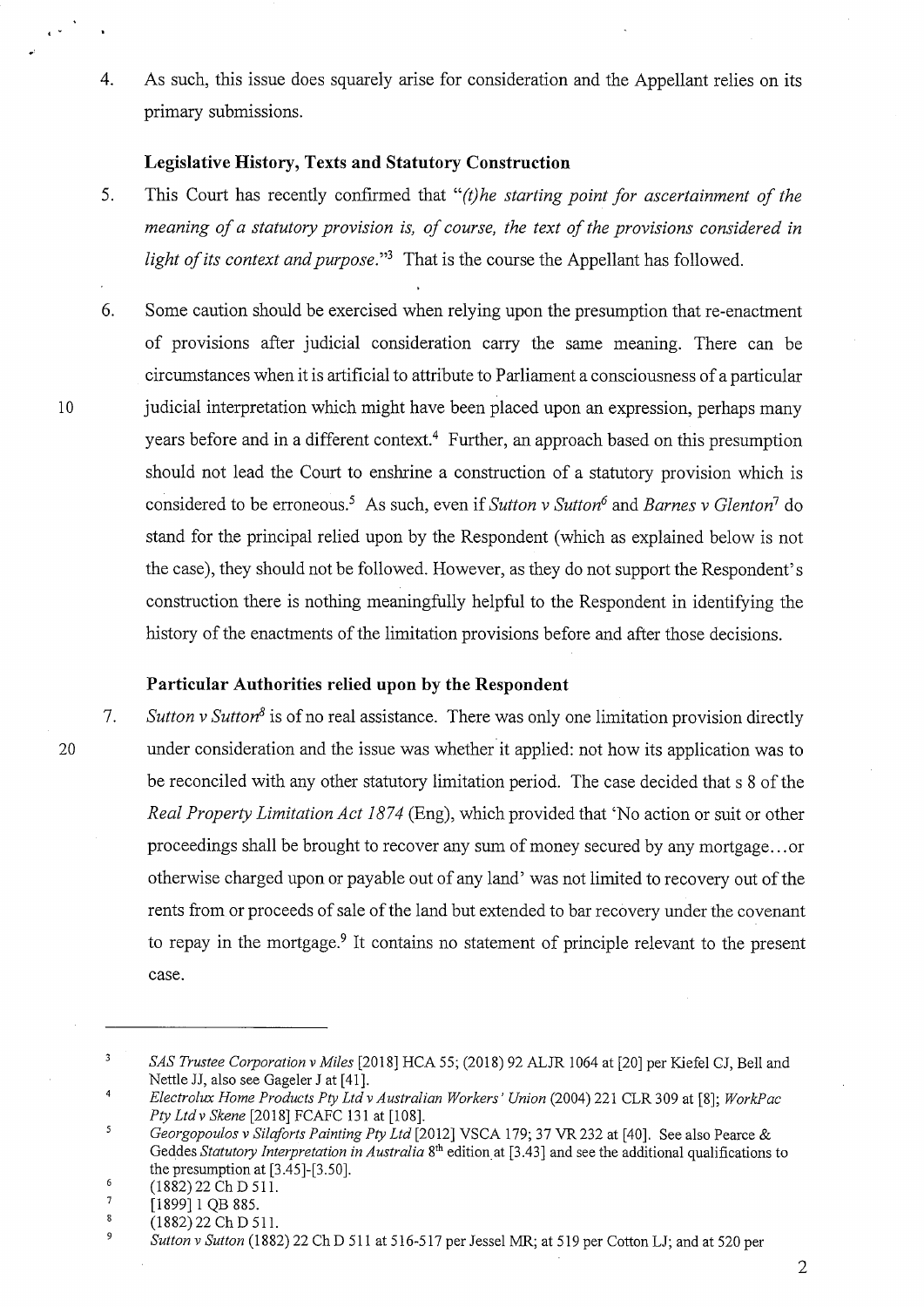- 8. *Barnes v Glenton,1°* is also of little assistance. In that case, each member of the Court of Appeal<sup>11</sup> stated in the opening paragraph of the reasons that the action was brought upon a simple contract debt. The judgment appealed was the one against Mr Lewis, who at the time the loan was effected and secured, was a trustee, but who had retired shortly thereafter. The case proceeded on the basis that any liability of Mr Lewis was pursuant to a simple contract for a loan<sup>12</sup> and hence the relevant limitation to that action applied; that was 6 years. As observed by Fraser JA in the present case, at [40]13"... *the statutory context in which the question arose in Barnes v Glenton was very different from the statutory context in which the question arises in this case.'*
- 10 9. The Respondent's reliance on *Equuscorp Ply Ltd v Lloyd14* is misplaced. Warren J (as her Honour then was) described the issue as follows:

*"[9] The issue for this court to determine is whether the learned magistrate was correct in characterising the claim as one for a simple contract debt under s5 of the Limitation of Actions Act and, therefore statute barred or whether he ought to have treated the claim as one for a sum of money secured by a mortgage on property and, therefore, within time."* 

- 10. In *Equuscorp* the Court considered a loan agreement which contained a clause that the parties had agreed to enter into a mortgage. However (and importantly) that mortgage was never effected.<sup>15</sup> Accordingly Warren J concluded 'it was open to the learned 20 magistrate to find that s5 of the *Limitations of Actions Act* 1958 (Vic) was the relevant provision as there was no evidence before him to establish that there was, in any event, a mortgage that entitled the plaintiff, Equuscorp, to rely upon  $s20$  of that Act'.<sup>16</sup> This observation is consistent with the approach urged by the Appellant here, but unnecessary on the Respondent's approach.17
	- 11. The Respondent has also referred to *Australian and New Zealand Banking Group Limited —v— Douglas Morris Investments Ply Ltd* [1992] 1 Qd R 478 *(ANZ v Douglas Morris),*  and suggests that what was there said as to the operation of ss 10(1), 10(3) and 26 was

Bowen LJ.

<sup>&</sup>lt;sup>10</sup> [1899] 1 QB 885.<br><sup>11</sup> *Barnes y Glenton* 

*Barnes v Glenton* [1899] 1 QB 885 at 887, 889 and 890.

<sup>&</sup>lt;sup>12</sup> The mortgages over land were held initially in the name of a Mrs Barber and transferred to the plaintiffs by a deed to which Mr Lewis was not a party. The deed to which he was a party recited a first charge over the money or interest received under the mortgages: see first instance decision at [1898] 2 QB 223 at 224. The obiter remarks of Collins LJ at 889 and Romer LJ at 891 are to be read in light of their Lordships' characterisation of the action as one on a simple contract. Compare the reasons of AL Smith LJ at 888.

<sup>&</sup>lt;sup>13</sup> Core Appeal Book at 52.<br><sup>14</sup> [1009] VSC 171, [1000]

<sup>&</sup>lt;sup>14</sup> [1998] VSC 171; [1999] 1 VR 854 per Warren J.<br><sup>15</sup> Equipment *Ltd.*, *Loud* [1008] VSC 171, [100

<sup>15</sup>*Equuscorp Ply Ltd v Lloyd* [1998] VSC 171; [1999] 1 VR 854 at [4] per Warren J.

<sup>16</sup>*Equuscorp Pty Ltd v Lloyd* [1999] 1 VR 854 at [25] page 860.

<sup>17</sup>Which Fraser JA in minority accepted; Core Appeal book at 51, [38]. Also see Dal Pont, *Law of Limitation,* LexisNexis, 2016, at [9.11], p209.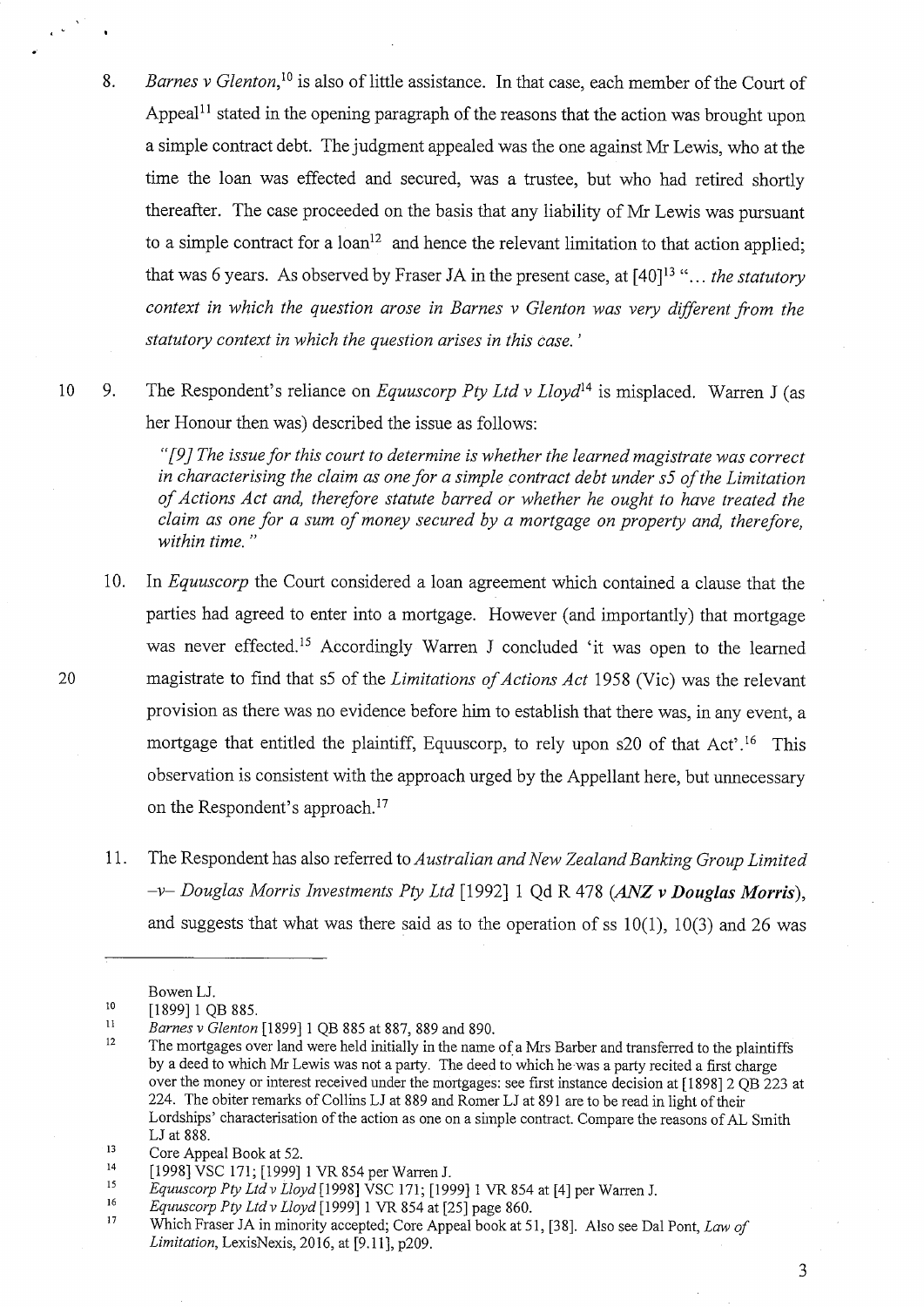obiter dicta.<sup>18</sup> That is not a proper reading of the decision. Justice McPherson (with whom Justices Connolly and Williams agreed) expressly adverted to the possible operation of each of those sections and concluded that s26(1) was 'the governing provision'.<sup>19</sup> His Honour then identified the date of the commencement of the limitation period by reference to the language of  $s26(1)$  and not  $s10(3)$ .<sup>20</sup> Subsequently, his Honour applied s26(5), and not sections  $10(1)$  or  $10(3)$ , to determine the recoverability of interest.<sup>21</sup> This reasoning cannot be dismissed as obiter. The *Limitations Act* has been subsequently amended without Parliament seeking to disturb this construction of the operation of s26.22

# *10* The Correct Approach

- 12. On a proper characterisation of the Appellant's *action,* it was one (at least) to recover a principal sum of money secured by charge, and hence s26 of the *Limitations Act* applied to determine if that action was barred. That a different or separate *action* may have been available to the Appellant by seeking to recover a sum by virtue of any enactment (which action would have been barred by s10(1)(d)) does not operate on the *action* within the express subject matter of s26 of the *Limitations Act.*
- 13. Contrary to the Respondent's suggestion,<sup>23</sup> this does not require any re-drafting of the *Limitations Act,* or for additional words to be read into the legislation. The approach is to identify whether the particular kind of action the subject of consideration is barred.
- 20 14. The error in the Respondent's approach (and that of the majority below) is that it starts (correctly) with the proposition that limitation periods do not permit an action to be brought, but prohibit an action being brought after a certain time has passed. However, it is then said that because two (or more) limitation periods can be applicable, you simply the apply the shorter period of limitation. That turns a prohibition applicable to a particular action into a prohibition on all possible actions. Parliament did not employ that language (and indeed such an approach renders s 26(1) largely, if not entirely, otiose).

4

<sup>&</sup>lt;sup>18</sup><br>Respondent's Submissions at [64].<br> $\frac{19}{4N^2}$  Pouglas Morrie et 483

<sup>19</sup>*ANZ v Douglas Morris* at 483.

<sup>20</sup>*ANZ v Douglas Morris* at 483, line 15 and 490, line 36.

<sup>21</sup>*ANZ v Douglas Morris* at 492.

<sup>22</sup>*Limitation of Actions Amendment Act 1993* No. 64; *Choice of Law (Limitations Periods) Act 1996* No. 5; *Mental Health Act 2000* No. 16; *Justice and Other Legislation (Miscellaneous Provisions) Act 2002* No. 34; *Civil Liability (Dust Diseases) and Other Legislation Amendment Act 2005* No. 43; *Defamation Act 2005* No. 55; *Justice and Other Legislation Amendment Act 2007* No. 37; *Corrective Services and Other Legislation Amendment Act 2008* No. 53; *Civil Liability and Other Legislation Amendment Act 2010* No. 9; *Justice and Other Legislation Amendment Act 2010* No. 42; *Forensic Disability Act 2011* No. 13; *Mental Health Act 2016* No. 5; *Limitation of Actions (Child Sexual Abuse) and Other Legislation Amendment Act 2016* No. 59.

 $23$  Respondent's Submissions at [11]-[14].